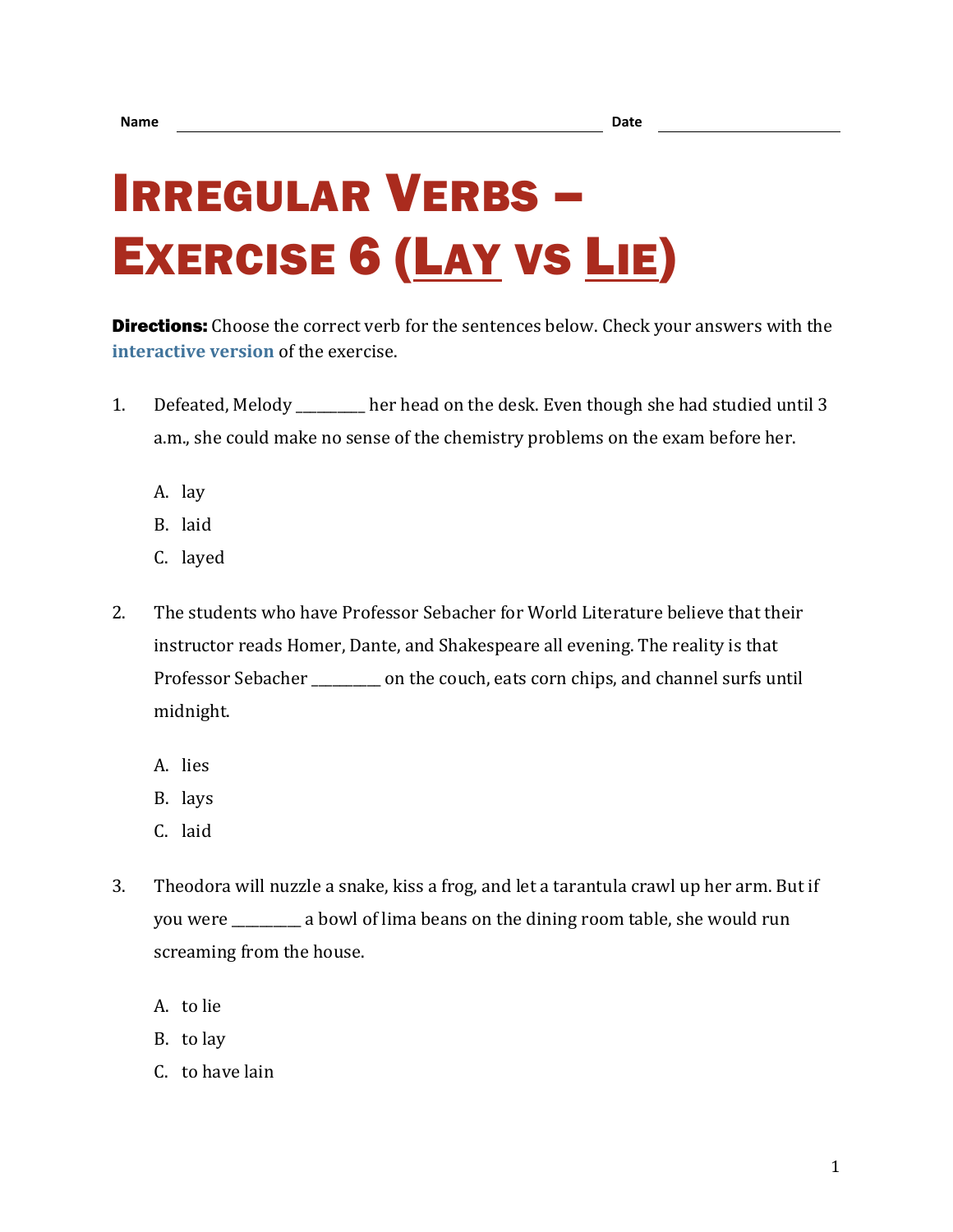- 4. Saxe, Diane's horse, will let you know when she deserves another carrot or apple. She sticks out her tongue so that it \_\_\_\_\_\_\_\_ outside her mouth like a long, fat, pink worm.
	- A. lies
	- B. lays
	- C. will lay
- 5. \_\_\_\_\_\_\_\_\_\_\_\_ on the kitchen counter, the chocolate chip cookie teased Spencer the Chihuahua, who sat on the linoleum, whining and drooling.
	- A. Laying
	- B. Lieing
	- C. Lying
- 6. Pumpkin, my oldest cat, loves \_\_\_\_\_\_\_\_\_\_ on my pillow. All night long, she and my head fight for room.
	- A. to lay
	- B. to lie
	- C. to be laying
- 7. Removing the dirty sock from her granddaughter's mouth, Jeanne and Abigail in the crib and chased after Savannah, the family's new kitten, who was using the couch as a scratching post. Babies of any species, Jeanne knew, required constant supervision.
	- A. lain
	- B. lay
	- C. laid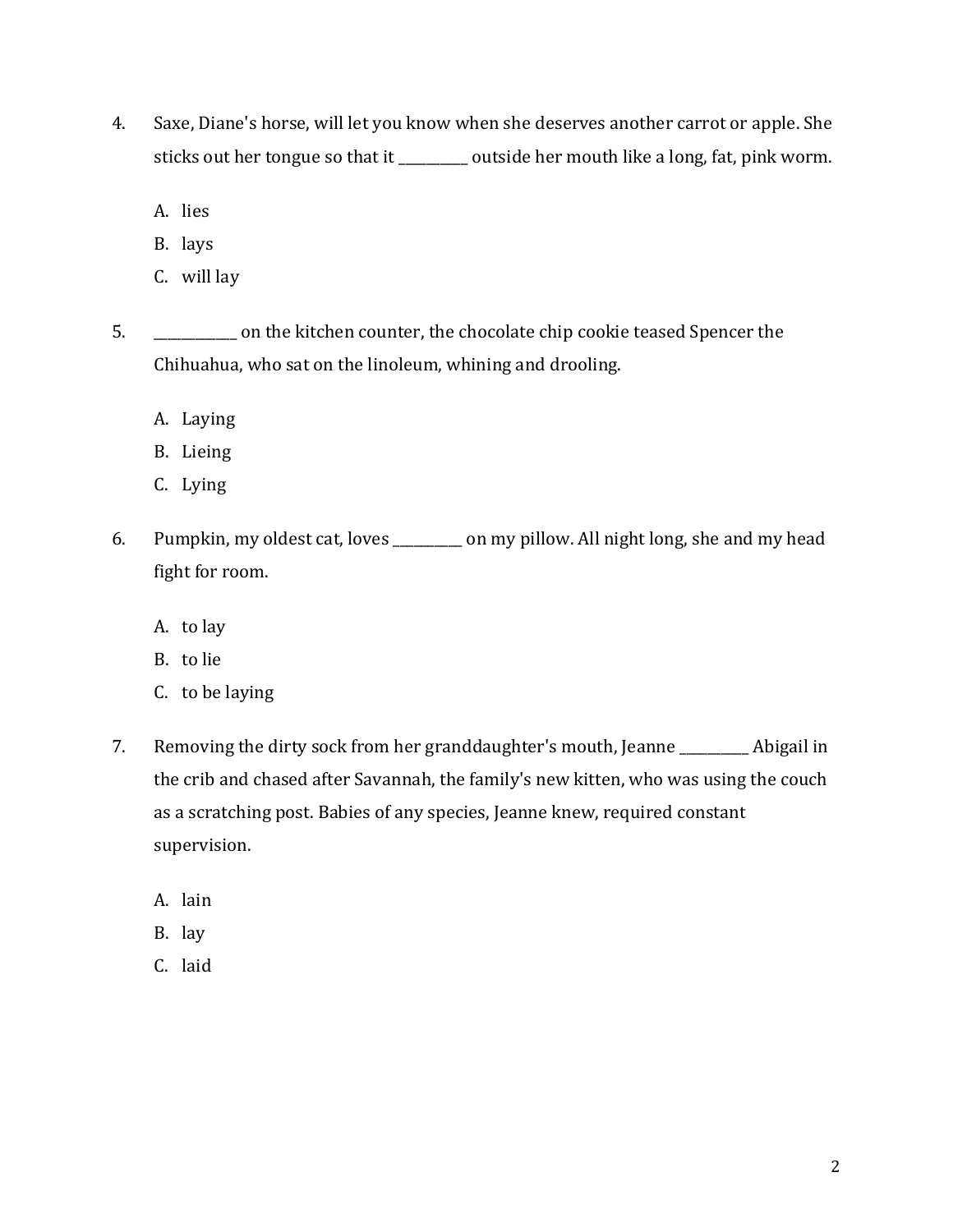- 8. Bill went to the bank interview smelling of wet dog. He had \_\_\_\_\_\_\_\_\_\_ his one suit on the bed before going into the bathroom to shave. Dripping from the rain, Skipper, his Labrador retriever, decided the jacket made a perfect towel.
	- A. lain
	- B. laid
	- C. layed
- 9. Rachel the telephone receiver on the table and returned to the sci-fi novel that she had left on the couch. The poor solicitor at the other end read five more minutes of spiel before realizing that no one was listening.
	- A. lay
	- B. layed
	- C. laid
- 10. While Karen was cleaning green peppers at the sink, Chris \_\_\_\_\_\_\_\_\_\_ a long, fat anchovy onto the pizza, camouflaging it with sliced mushrooms and onions.
	- A. laid
	- B. layed
	- C. lay
- 11. Jacob's physics notes were tucked in his book bag. A half-read copy of *Moby-Dick* served as a coaster for a glass of cold soda. An unopened trigonometry book was

\_\_\_\_\_\_\_\_\_\_ on the desk. Although final exams were only two days away, Jacob played another level of *Tomb Raider*, his favorite computer game.

- A. lying
- B. lieing
- C. laying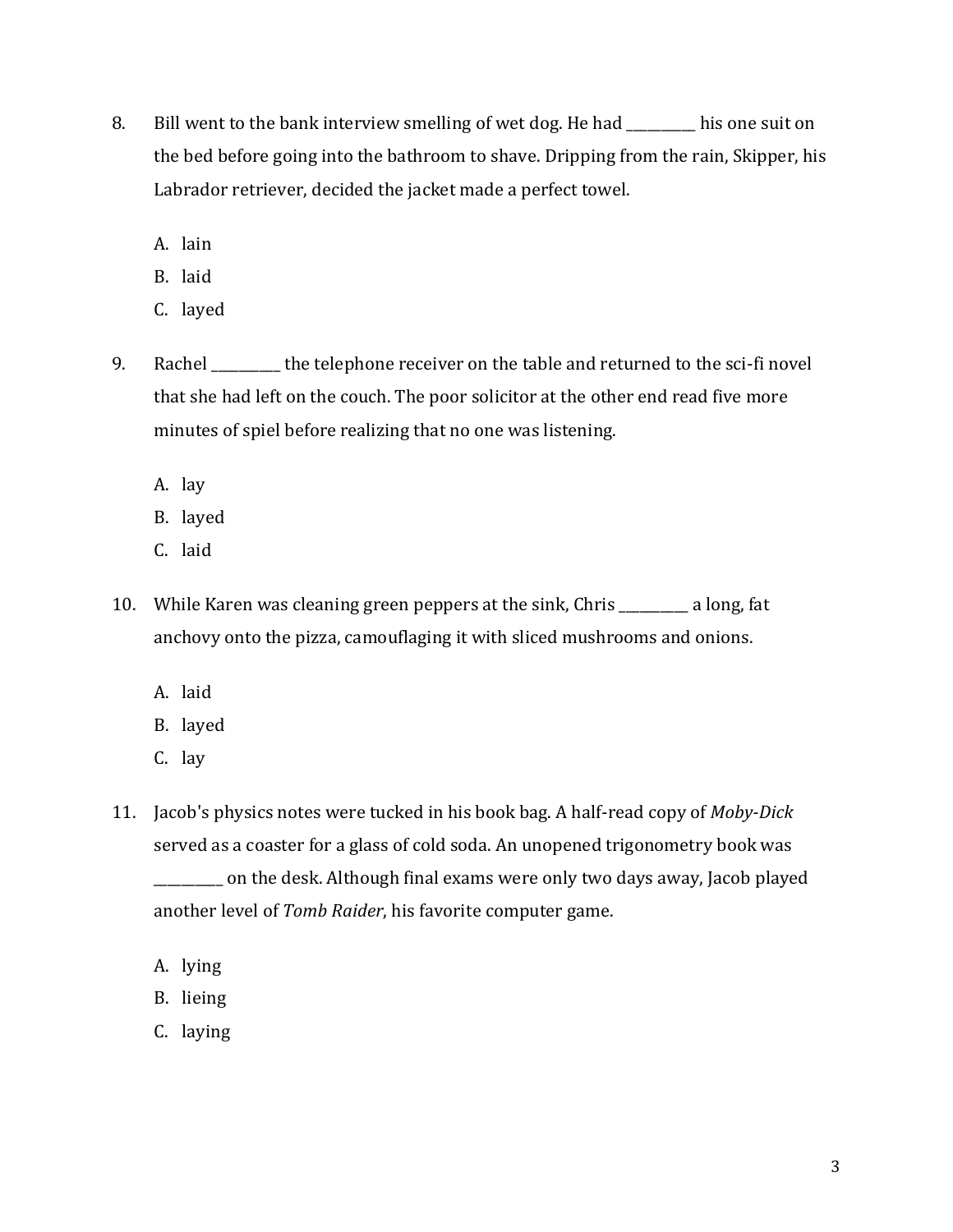- 12. Kevin \_\_\_\_\_\_\_\_\_\_ the dripping barbecue sandwich on his plate and grabbed a fork and knife. He ignored the stares of the other restaurant patrons and ate his sandwich with utensils.
	- A. laid
	- B. layed
	- C. lay
- 13. The bright floral-print tie \_\_\_\_\_\_\_\_ against Dr. Kinser's crisp white shirt gives everyone the impression that snow has fallen in the rainforest.
	- A. laying
	- B. lying
	- C. lieing
- 14. After an especially long week at work, Deepa \_\_\_\_\_\_\_\_ on the sofa, watching television and trying to relax. Once the University of Florida football game began, however, she was jumping up every five minutes to boo referee calls and cheer effective Gator plays.
	- A. lay
	- B. was laying
	- C. laid
- 15. The last slice of cheesecake \_\_\_\_\_\_\_\_ on a platter in the middle of the table; everyone wanted to eat it, but only Cassandra was assertive enough to slide the slice onto her own plate.
	- A. lay
	- B. was laying
	- C. laid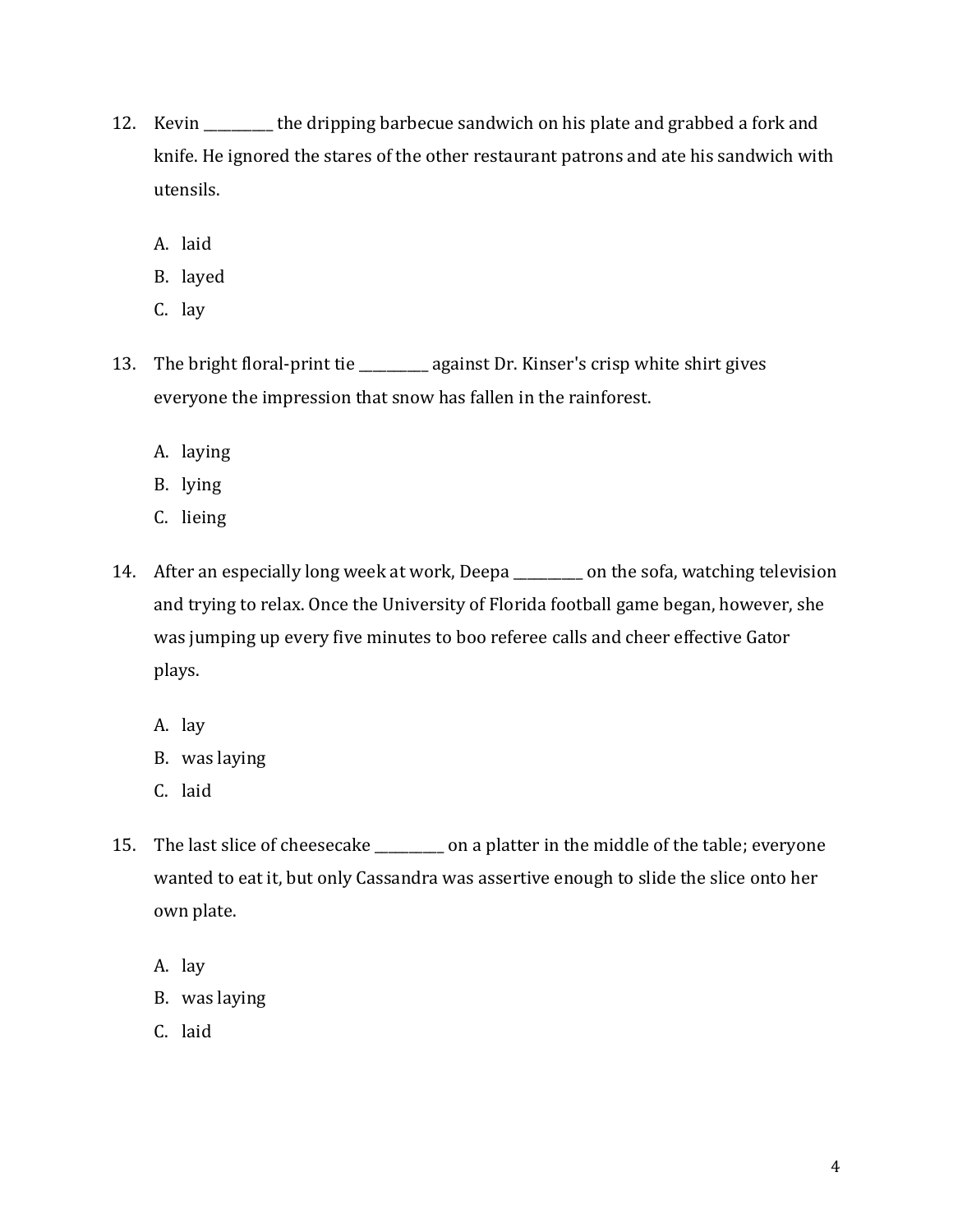- 16. Carol searched the kitchen for a midnight snack, finally finding a bag of stale chocolate chip cookies \_\_\_\_\_\_\_\_\_\_ on top the refrigerator.
	- A. laying
	- B. lieing
	- C. lying
- 17. Robin can't \_\_\_\_\_\_\_\_\_\_ anything on the counter. Money, glasses of orange juice, stacks of paper—all of these items get swatted to the floor by Buster, her mischievous cat.
	- A. lay
	- B. lie
	- C. have lain
- 18. If Della had not \_\_\_\_\_\_\_\_\_\_ the leaky take-out container of moo goo gai pan on the top shelf of the refrigerator, she would not have had to mop up the ooze that dripped over four shelves of food.
	- A. lain
	- B. laid
	- C. lied
- 19. A crumpled ten-dollar bill \_\_\_\_\_\_\_\_\_\_ at the bottom of the washing machine. Mike retrieved the money and drove to Tito's Taco Palace, where he bought fifteen tacos and a large root beer.
	- A. lay
	- B. lied
	- C. laid